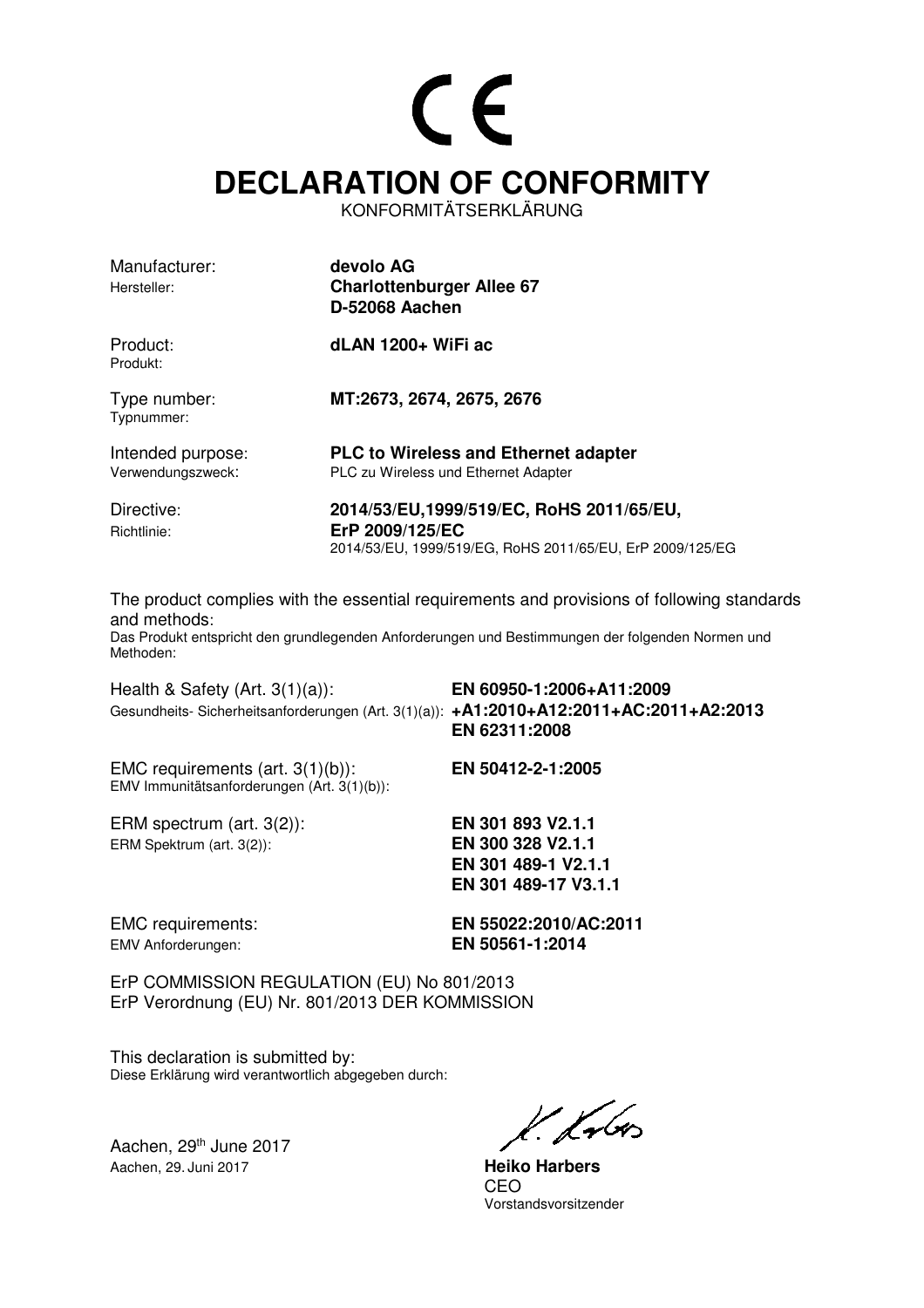## $C \in$ **DÉCLARATION DE CONFORMITÉ**

DECLARATION OF CONFORMITY

| Fabricant:<br>Manufacturer:       | devolo AG<br><b>Charlottenburger Allee 67</b><br>D-52068 Aix-la-Chapelle      |
|-----------------------------------|-------------------------------------------------------------------------------|
| Produit:<br>Product:              | dLAN 1200+ WiFi ac                                                            |
| Numéro du modèle:<br>Type number: | MT:2673, 2674, 2675, 2676                                                     |
| Utilisation:<br>Intended purpose: | PLC à adaptateur sans fil et Ethernet<br>PLC to Wireless and Ethernet Adapter |
| Directive:<br>Directive:          | 2014/53/EU,1999/519/EC, RoHS 2011/65/EU<br>ErP 2009/125/EC                    |

Le produit satisfait aux exigences et instructions des normes et methodes suivantes: The product complies with the essential requirements and provisions of following standards and methods:

| Exigences de santé et de scurité:<br>Safety requirements:               | EN 60950-1:2006+A11:2009<br>+A1:2010+A12:2011+AC:2011+A2:2013<br>EN 62311:2008        |
|-------------------------------------------------------------------------|---------------------------------------------------------------------------------------|
| Exigences d'immunité CEM:<br>Immunity requirements:                     | EN 50412-2-1:2005                                                                     |
| Spectre radioélectrique (ERM) (Art. 3(2)):<br>ERM spectrum (art. 3(2)): | EN 301 893 V2.1.1<br>EN 300 328 V2.1.1<br>EN 301 489-1 V2.1.1<br>EN 301 489-17 V3.1.1 |
| Exigences de la directive CEM:<br><b>EMC</b> requirements:              | EN 55022:2010/AC:2011<br>EN 50561-1:2014                                              |

ErP RÈGLEMENT (UE) No 801/2013 DE LA COMMISSION ErP COMMISSION REGULATION (EU) No 801/2013

La déclaration est signée par: This declaration is submitted by:

Aix-la-Chapelle, le 29. Juin 2017 Aachen, 29<sup>th</sup> June 2017 **Heiko Harbers** 

K. Krbos

 Président du directoire <u>CEO de la contrada de la contrada de la contrada de la contrada de la contrada de la contrada de la con</u>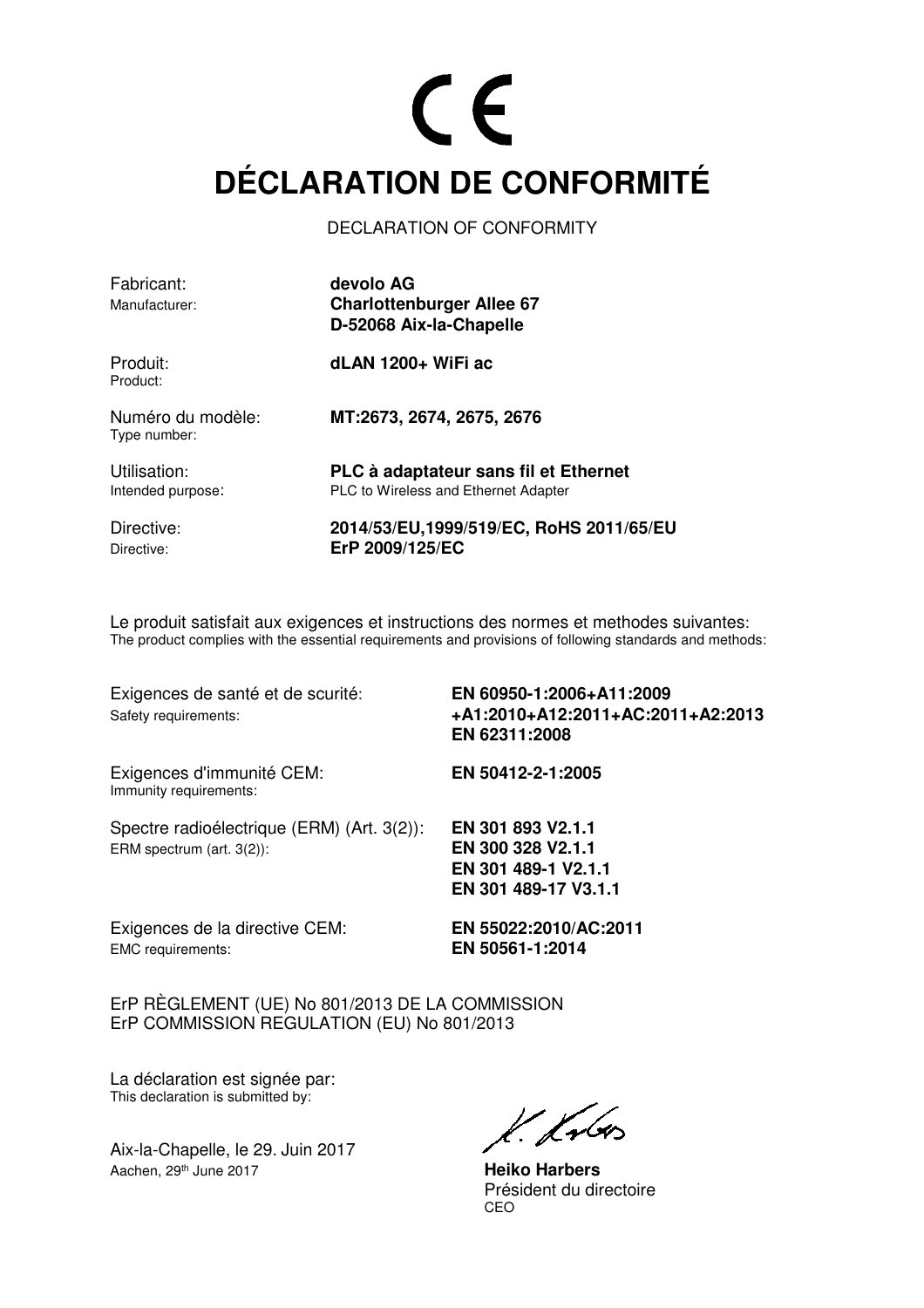## CE **DECLARACIÓN DE CONFORMIDAD**

DECLARATION OF CONFORMITY

| Fabricante:<br>Manufacturer:       | devolo AG<br><b>Charlottenburger Allee 67</b><br>D-52068 Aquisgrán                    |
|------------------------------------|---------------------------------------------------------------------------------------|
| Producto:<br>Product:              | dLAN 1200+ WiFi ac                                                                    |
| Número del modelo:<br>Type number: | MT:2673, 2674, 2675, 2676                                                             |
| Uso:<br>Intended purpose:          | PLC a adaptador inalámbrico y Ethernet<br><b>PLC to Wireless and Ethernet Adapter</b> |
| Directiva:<br>Directive:           | 2014/53/EU,1999/519/EC, RoHS 2011/65/EU<br>ErP 2009/125/EC                            |

Este producto cumple los requisitos fundamentales y las instrucciones de normas y métodos siguientes:

The product complies with the essential requirements and provisions of following standards and methods:

Requisitos de salud y seguridad: **EN 60950-1:2006+A11:2009**  Safety requirements: **+A1:2010+A12:2011+AC:2011+A2:2013**

Requisitos de inmunidad CEM: **EN 50412-2-1:2005**  Immunity requirements:

 **EN 62311:2008**

Espectro electromagnético (Art. 3(2)): **EN 301 893 V2.1.1** 

**EN 301 489-1 V2.1.1 EN 301 489-17 V3.1.1**

Requisitos de la directive CEM: **EN 55022:2010/AC:2011** EMC requirements: **EN 50561-1:2014** 

ErP REGLAMENTO (UE) No 801/2013 DE LA COMISIÓN ErP COMMISSION REGULATION (EU) No 801/2013

ERM spectrum (art. 3(2)): **EN 300 328 V2.1.1** 

Esta declaración es firmada por: This declaration is submitted by:

Aquisgrán, el 29. Junio 2017 Aachen, 29th June 2017 **Heiko Harbers**

 $k$  krón

Presidente de Dirección<br>CEO <u>CEO de la contrada de la contrada de la contrada de la contrada de la contrada de la contrada de la con</u>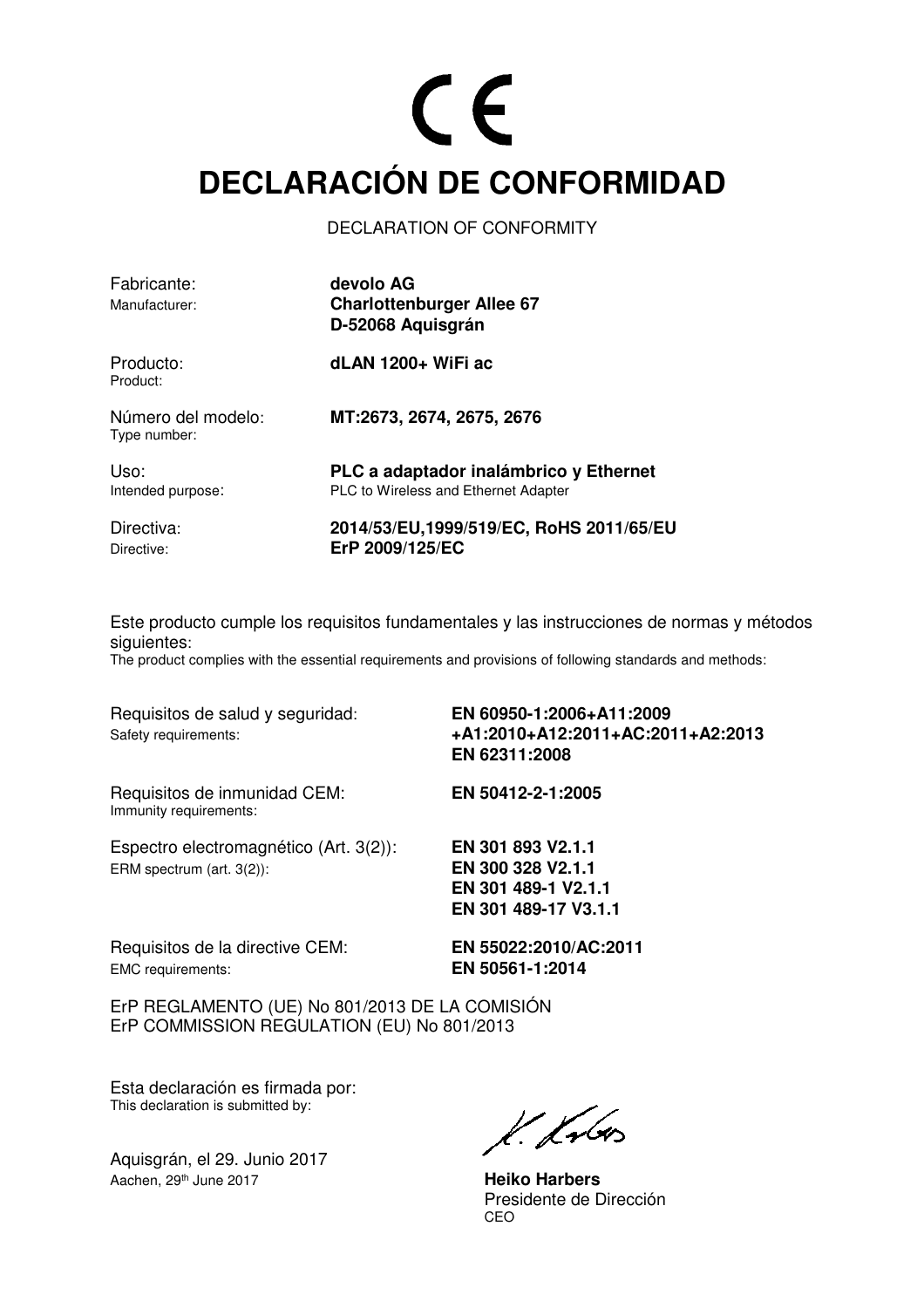## $\epsilon$ **DICHIARAZIONE DI CONFORMITÀ**

DECLARATION OF CONFORMITY

| Fabbricante:<br>Manufacturer:   | devolo AG<br><b>Charlottenburger Allee 67</b><br>D-52068 Aquisgrán             |
|---------------------------------|--------------------------------------------------------------------------------|
| Prodotto:<br>Product:           | dLAN 1200+ WiFi ac                                                             |
| Numero di tipo:<br>Type number: | MT:2673, 2674, 2675, 2676                                                      |
| Causale:<br>Intended purpose:   | PLC a adaptador inalámbrico y Ethernet<br>PLC to Wireless and Ethernet Adapter |
| Direttiva:<br>Directive:        | 2014/53/EU, 1999/519/EC, RoHS 2011/65/EU<br>ErP 2009/125/EC                    |

Questo prodotto soddisfa i requisiti fondamentali e le disposizioni delle seguenti norme e dei seguenti metodi:

The product complies with the essential requirements and provisions of following standards and methods:

| Requisiti per la salute e la sicurezza:<br>Safety requirements: | EN 60950-1:2006+A11:2009<br>+A1:2010+A12:2011+AC:2011+A2:2013<br>EN 62311:2008        |
|-----------------------------------------------------------------|---------------------------------------------------------------------------------------|
| Requisiti di immunità CEM:<br>Immunity requirements:            | EN 50412-2-1:2005                                                                     |
| Spettro ERM $(Art. 3(2))$ :<br>ERM spectrum (art. 3(2)):        | EN 301 893 V2.1.1<br>EN 300 328 V2.1.1<br>EN 301 489-1 V2.1.1<br>EN 301 489-17 V3.1.1 |
| Requisiti della direttiva CEM:<br>EMC requirements:             | EN 55022:2010/AC:2011<br>EN 50561-1:2014                                              |

ErP REGOLAMENTO (UE) N. 801/2013 DELLA COMMISSIONE ErP COMMISSION REGULATION (EU) No 801/2013

La presente dichiarazione è stata emessa da: This declaration is submitted by:

Aquisgrán, il 29. Giugno 2017 Aachen, 29<sup>th</sup> June 2017 **Heiko Harbers** 

 $k$  krbs

 Presidente <u>CEO de la contrada de la contrada de la contrada de la contrada de la contrada de la contrada de la con</u>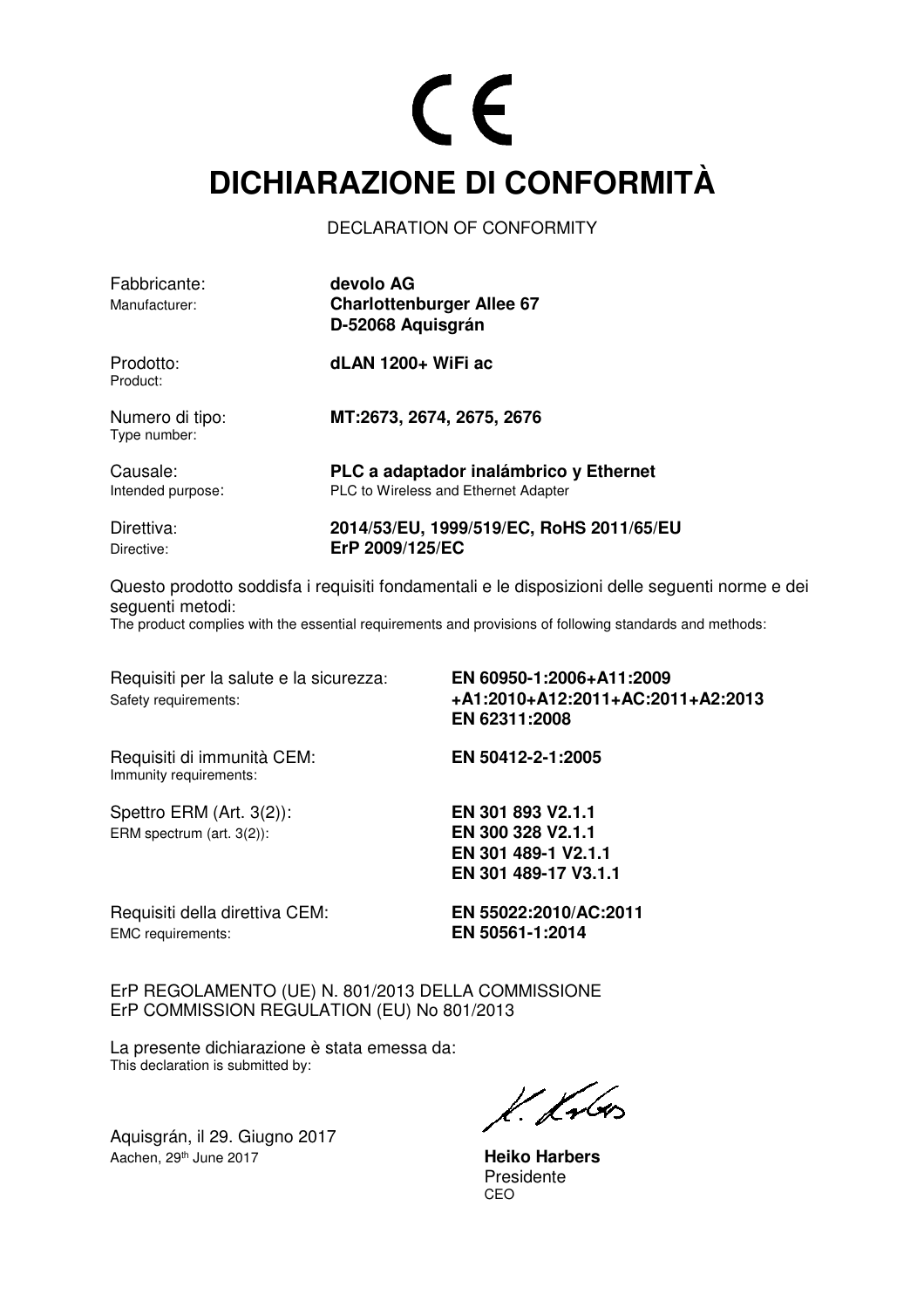#### CE **CONFORMITEITSVERKLARING**

DECLARATION OF CONFORMITY

| Producent:<br>Manufacturer:   | devolo AG<br><b>Charlottenburger Allee 67</b><br><b>D-52068 Aken</b>           |
|-------------------------------|--------------------------------------------------------------------------------|
| Product:<br>Product:          | dLAN 1200+ WiFi ac                                                             |
| Typenummer:<br>Type number:   | MT:2673, 2674, 2675, 2676                                                      |
| Gebruik:<br>Intended purpose: | PLC tot draadloze- en Ethernet-adapter<br>PLC to Wireless and Ethernet Adapter |
| Richtlijn:<br>Directive:      | 2014/53/EU, 1999/519/EC, RoHS 2011/65/EU,<br>ErP 2009/125/EC                   |

Dit product voldoet aan de fundamentele eisen en bepalingen van de volgende normen en methoden: The product complies with the essential requirements and provisions of following standards and methods:

Gezondheids- en veiligheidsnormen: **EN 60950-1:2006+A11:2009** 

Safety requirements: **+A1:2010+A12:2011+AC:2011+A2:2013 EN 62311:2008**

EMC Immuniteitsnormen: **EN 50412-2-1:2005**  Immunity requirements:

ERM Spectrum (Art. 3(2)): **EN 301 893 V2.1.1**  ERM spectrum (art. 3(2)): **EN 300 328 V2.1.1** 

**EN 301 489-1 V2.1.1 EN 301 489-17 V3.1.1**

EMC-eisen: **EN 55022:2010** EMC requirements **EN 50561-1:2014**

ErP VERORDENING (EU) Nr. 801/2013 VAN DE COMMISSIE ErP COMMISSION REGULATION (EU) No 801/2013

De verklaring is ondertekend door: This declaration is submitted by:

Aken, 29. Juni 2017 Aachen, 29th June 2017 **Heiko Harbers**

 $k$  knows

Directeur<br>CEO <u>CEO de la contrada de la contrada de la contrada de la contrada de la contrada de la contrada de la con</u>